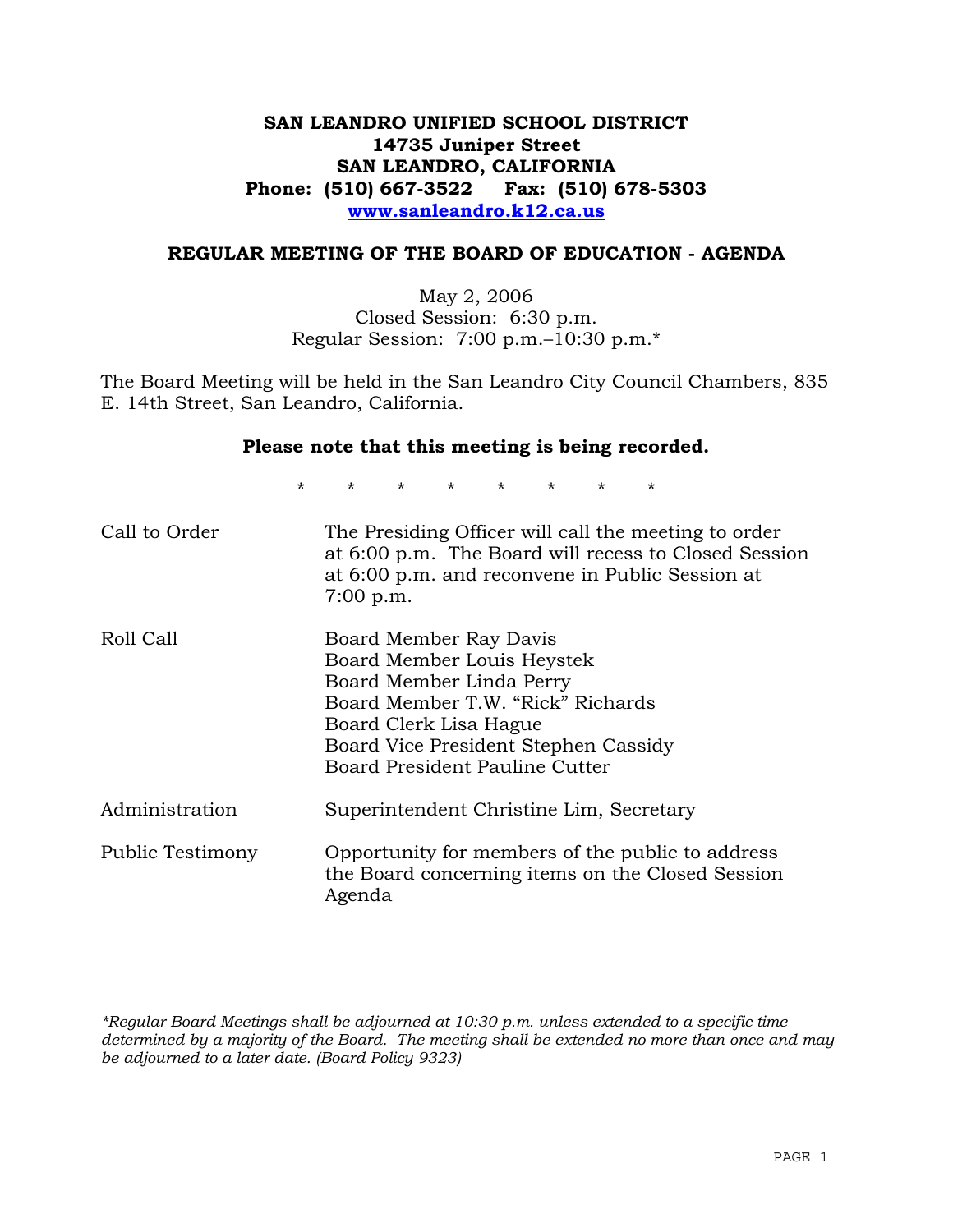Prior to the Public Session, the Board will meet in Closed Session pursuant to Education Code Sections 35146 and 48918(c), and Government Code Sections 54957, and 54956.9.

- a) Student Expulsions
- b) Public Employee Discipline/Dismissal/Release
- c) Conference with Legal Counsel Existing Litigation

| Report Closed<br><b>Session Action</b> | Motion ___________ Second ____________ Vote _________ |                                         |                                                                                                                                                                                                                                                                                                                                                                                                                                                                                                                                                                                                                                                                                                                                                                                                                                                                                                                                                                                                                        |
|----------------------------------------|-------------------------------------------------------|-----------------------------------------|------------------------------------------------------------------------------------------------------------------------------------------------------------------------------------------------------------------------------------------------------------------------------------------------------------------------------------------------------------------------------------------------------------------------------------------------------------------------------------------------------------------------------------------------------------------------------------------------------------------------------------------------------------------------------------------------------------------------------------------------------------------------------------------------------------------------------------------------------------------------------------------------------------------------------------------------------------------------------------------------------------------------|
| Pledge of Allegiance                   |                                                       |                                         |                                                                                                                                                                                                                                                                                                                                                                                                                                                                                                                                                                                                                                                                                                                                                                                                                                                                                                                                                                                                                        |
| Approve Agenda                         | Motion __________ Second __________ Vote ________     |                                         | Approve the Regular Meeting Agenda of May 2, 2006                                                                                                                                                                                                                                                                                                                                                                                                                                                                                                                                                                                                                                                                                                                                                                                                                                                                                                                                                                      |
| Legal Statement                        | 54954.2(a)                                            |                                         | Members of the audience who wish to address the<br>Board are asked to complete the yellow card available at<br>the entrance and submit it to the Board's Administrative<br>Assistant. Speakers who have completed the card will be<br>called when the item is reached on the agenda or, for<br>non-agenda items, during the Public Testimony. Cards<br>are to be turned in before the item is reached on the<br>agenda. Please note that this meeting is being recorded.<br>State law prohibits the Board of Education from taking<br>any action on or discussing items that are not on the<br>posted agenda except to A) briefly respond to statements<br>made or questions posed by the public in attendance; B)<br>ask questions for clarification; C) provide a reference to a<br>staff member or other resource for factual information in<br>response to the inquiry; or D) ask a staff member to<br>report back on the matter at the next meeting and/or put<br>it on a future agenda. (Government Code Section |
| <b>REPORTS</b>                         |                                                       | <b>Student Representatives' Reports</b> |                                                                                                                                                                                                                                                                                                                                                                                                                                                                                                                                                                                                                                                                                                                                                                                                                                                                                                                                                                                                                        |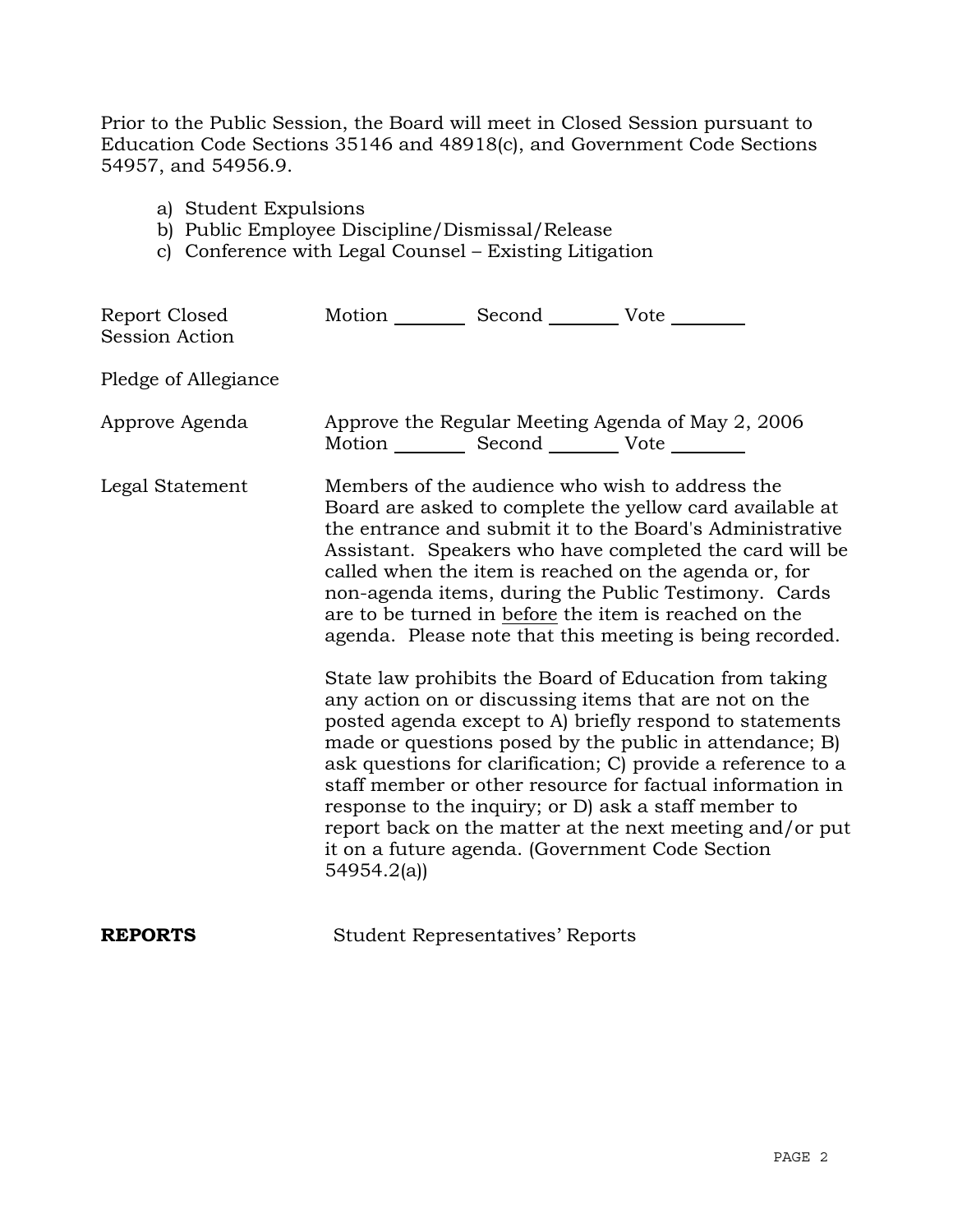### **PRESENTATIONS**

- \* California Adult Education Students Succeed Pauline Cutter, SLUSD School Board President, was selected as one of the 150 former California adult learners to be honored at the CCAE Student Success Stories luncheon in Sacramento on May 6 for her many contributions to parent education and to San Leandro Unified School District. Adult School Principal, Susanne Wong, and Superintendent Chris Lim will present a Certificate of Recognition.
- \* Esteban Zapiain, Assistant Director of Technology and Cindy M. Cathey, Assistant Superintendent of Educational Services will present highlights of the district's updated 2006-2009 Technology Plan. Highlights of the nine sections will be presented: Plan Duration; Stakeholders; Curriculum; Professional Development; Infrastructure, Hardware/Software and Support; Funding and Budget; Monitoring and Evaluation; Adult Literacy; Research-based Methods. The full Technology Plan will be available to the public on the district's website following review by the Board of Education.
- \* Debbie Wong, Director of Curriculum and Professional Development will present highlights of the district's GATE program including data regarding student participation in the program, the work that was accomplished during the 2005-2006 school year, the formation and focus of the district's GATE Advisory Committee, and the district's plans for 2006-2007 school year.

### **PUBLIC TESTIMONY ON NON-AGENDA ITEMS**

**REPORTS** Correspondence Superintendent's Report Board Committee Reports • Communications

• Policy

Board Representatives' Reports

• Alameda County School Boards Assn.

### **CONSENT ITEMS**

These items are considered routine and may be enacted by a single motion. At the request of any member of the Board, any item on the consent agenda shall be removed and given individual consideration for action as a regular agenda item.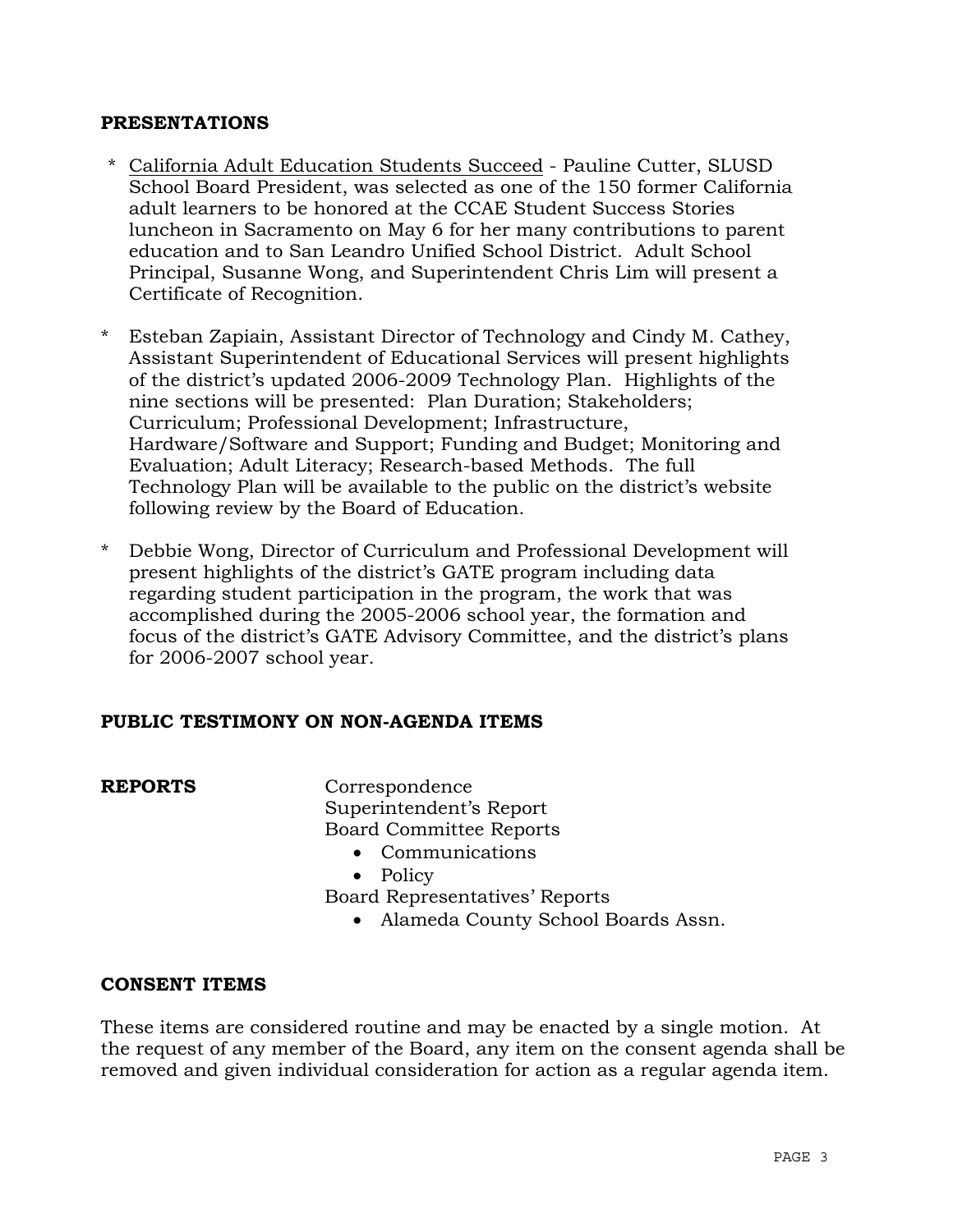## General Services

1.1-C Approval of Board Minutes – April 17, 2006

1.2-C Approval of Board Minutes – April 18, 2006

1.3-C Approval of Board Minutes – April 25, 2006

Human Resources

2.1-C Acceptance of Personnel Report

2.2-C Resolution #06-20 Day of the Teacher

2.3-C Resolution #06-21 Classified School Employees' Week

2.4-C Resolution #06-22 School Nurse Day

 $2.5 - C$ Board Policy4154.1/4254.1/4 354.1, Retiree Health and Welfare Benefits and Health Plan Payments for Retirees Outside Service Area

Staff Recommendation: Approve the minutes of the special board meeting held on April 17, 2006. Motion Second Vote

Staff Recommendation: Approve the minutes of the regular board meeting held on April 18, 2006. Motion Second Vote

Staff Recommendation: Approve the minutes of the special board meeting held on April 25, 2006. Motion \_\_\_\_\_\_\_\_\_ Second \_\_\_\_\_\_\_\_\_ Vote \_

Staff Recommendation: Accept Personnel Report as submitted. Motion Second Vote \_\_\_\_\_\_\_

Staff Recommendation: Adopt Resolution #06-20 designating May 10, 2006, as Day of the Teacher. Motion Second Vote

Staff Recommendation: Adopt Resolution #06-21 designating May 15-19, 2006, as Classified School Employees Week. Motion Second Vote \_\_\_\_\_\_

Staff Recommendation: Adopt Resolution #06-22 designating May 10, 2006 at School Nurse Day. Motion Second Vote

Staff Recommendation: The Board will discuss and consider adopting Board Policy 4154.1/4254.1/4354.1, Retiree Health and Welfare Benefits and Health Plan Payments for Retirees Outside of Service Area Motion Second Vote \_\_\_\_\_\_\_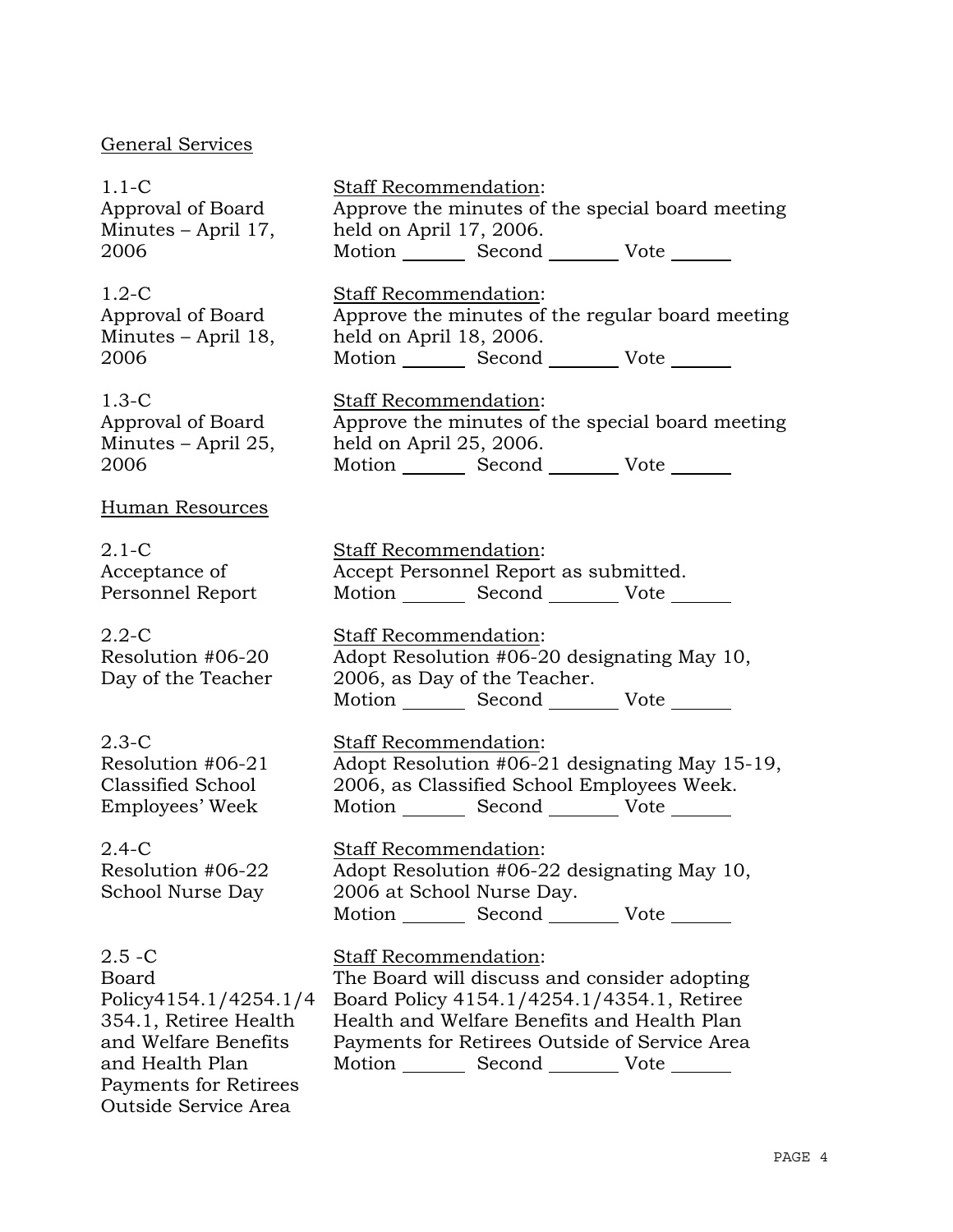# Educational Services

| $3.1-C$<br>Recommendation from<br>Administrative Panel                    | Staff Recommendation:                      | Approve the Administrative Panel's<br>recommendation for expulsion for student                                                    |                                                 |
|---------------------------------------------------------------------------|--------------------------------------------|-----------------------------------------------------------------------------------------------------------------------------------|-------------------------------------------------|
| for Expulsion                                                             | $E35-05/06.$                               | Motion _________ Second __________ Vote _______                                                                                   |                                                 |
| $3.2-C$<br>Recommendation from<br>Administrative Panel<br>for Expulsion   | Staff Recommendation:<br>E37-05/06.        | Approve the Administrative Panel's<br>recommendation for expulsion for student<br>Motion _________ Second __________ Vote _______ |                                                 |
| $3.3-C$<br>Recommendation from<br>Administrative Panel<br>for Expulsion   | Staff Recommendation:<br>E38-05/06.        | Approve the Administrative Panel's<br>recommendation for expulsion for student<br>Motion _________ Second __________ Vote _______ |                                                 |
| $3.4-C$<br>Recommendation from<br>Administrative Panel<br>for Expulsion   | <b>Staff Recommendation:</b><br>E39-05/06. | Approve the Administrative Panel's<br>recommendation for expulsion for student<br>Motion _________ Second _________ Vote _______  |                                                 |
| $3.5 - C$<br>Recommendation from<br>Administrative Panel<br>for Expulsion | Staff Recommendation:<br>$E41-05/06$ .     | Approve the Administrative Panel's<br>recommendation for expulsion for student<br>Motion _________ Second __________ Vote _______ |                                                 |
| $3.6-C$<br>Approval of Proposed<br>Stipulated Expulsion<br>Order          | Staff Recommendation:                      | from Director of Student Support Services<br>regarding student E46-05/06.<br>Motion _________ Second __________ Vote _______      | Approve the stipulated expulsion recommendation |
| $3.7-C$<br>Technology Plan 2006-<br>2009                                  | Staff Recommendation:<br>presented.        | Approve the 2006-2009 Technology Plan as<br>Motion _________ Second __________ Vote ____                                          |                                                 |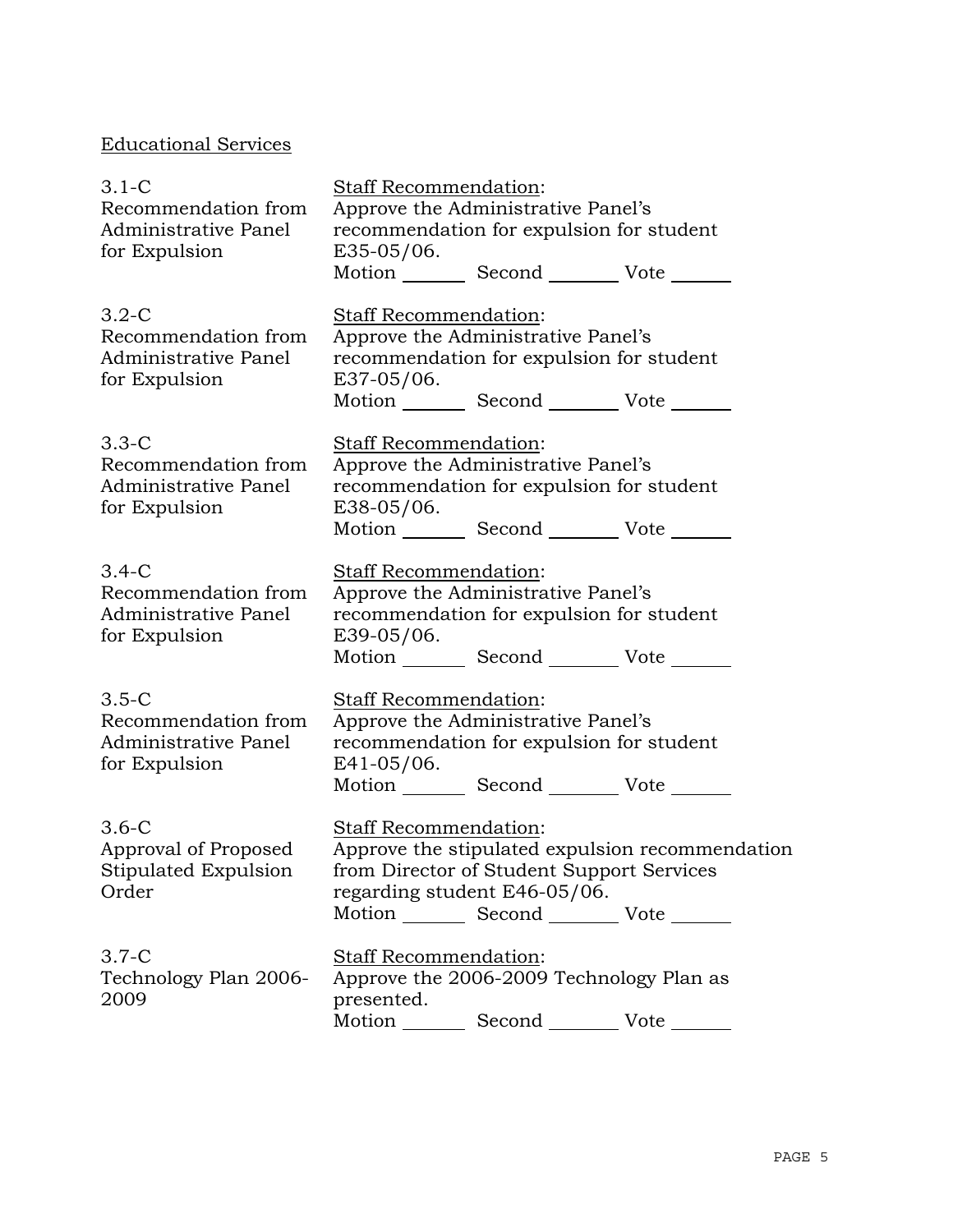| $3.8-C$             | <b>Staff Recommendation:</b>                     |
|---------------------|--------------------------------------------------|
| Board Policy 6172,  | The Board will discuss and consider approving    |
| Gifted and Talented | Board Policy 6172, Gifted and Talented Education |
| Education (GATE)    | (GATE) Program.                                  |
| Program             | Motion Second<br>Vote                            |
| $3.9-C$             | <b>Staff Recommendation:</b>                     |
| Board Policy 6184   | The Board will discuss and consider approving    |
| Continuation        | Board Policy 6184, Continuation Education.       |
| Education           | Motion _________ Second __________ Vote          |

## **CONFERENCE ITEMS**

These items are submitted for advance planning and to assist the Board in establishing future agenda items. The Board may, however, take action on the following:

## General Services

| $1.1$ -CF              | <b>Staff Recommendation:</b> |        |                                               |
|------------------------|------------------------------|--------|-----------------------------------------------|
| <b>Board Committee</b> |                              |        | The Board will discuss and consider approving |
| Goals/Action Steps     | presented.                   |        | the Board Committee Goals/Action Steps as     |
|                        | Motion                       | Second | Vote                                          |

### **INFORMATION ITEMS**

### Educational Services

| $3.1-I$<br>William's Quarterly<br>Report                                   | <b>Staff Recommendation:</b><br>Receive for review the Williams Uniform<br>Complaint Procedures Quarterly Report:<br>January – March 2006. |
|----------------------------------------------------------------------------|--------------------------------------------------------------------------------------------------------------------------------------------|
| $3.2 - I$<br>AR 6172<br>Gifted and Talented<br>Education (GATE)<br>Program | Staff Recommendation:<br>Receive for information AR 6172, Gifted and<br>Talented Education (GATE) Program.                                 |
| $3.3-I$<br>AR 6184<br>Continuation<br>Education                            | <b>Staff Recommendation:</b><br>Receive for information, AR 6184, Continuation<br>Education.                                               |